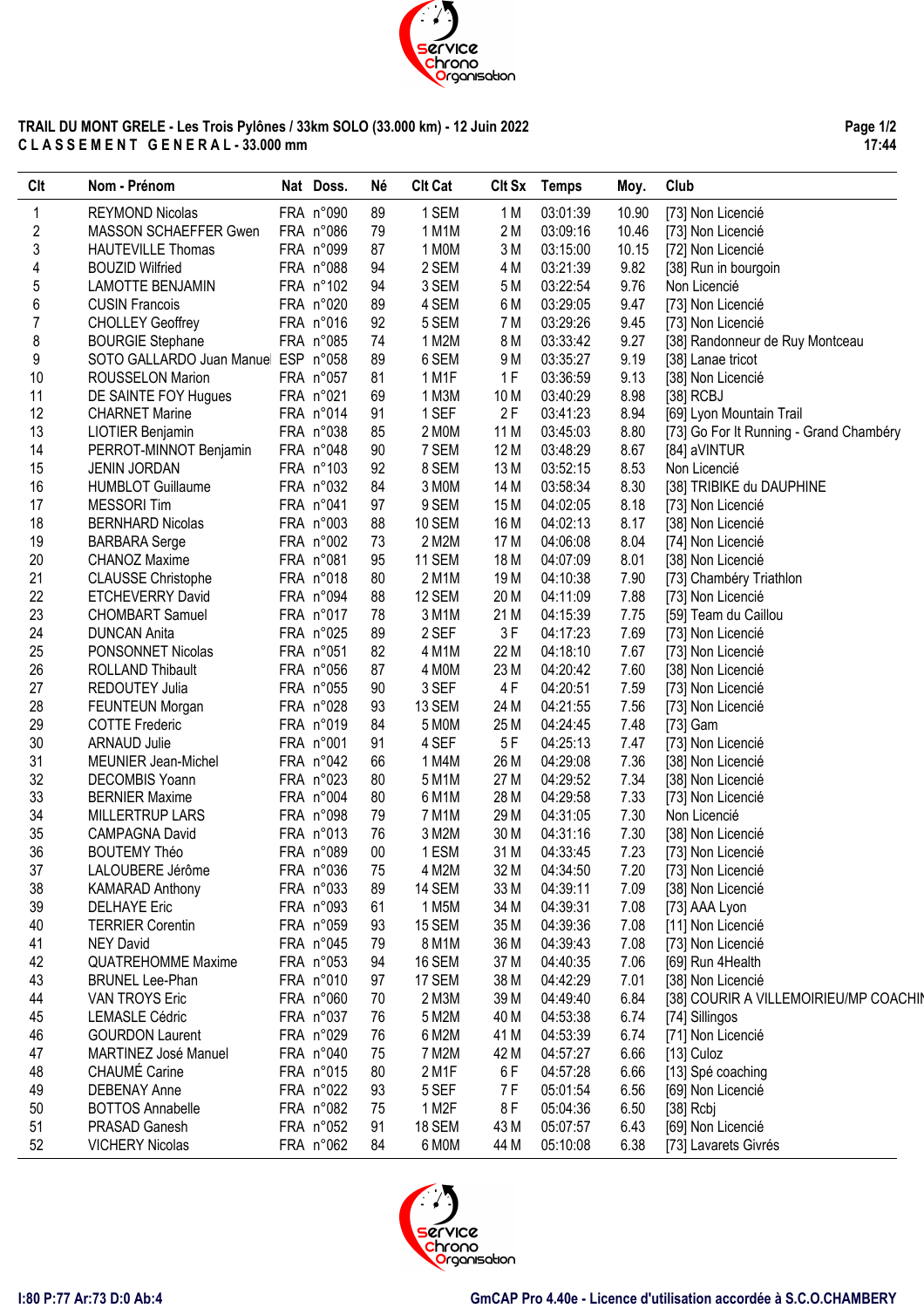

#### **TRAIL DU MONT GRELE - Les Trois Pylônes / 33km SOLO (33.000 km) - 12 Juin 2022 C L A S S E M E N T G E N E R A L - 33.000 mm**

**Page 2/2 17:44**

| Clt | Nom - Prénom                  | Nat Doss. | Né | <b>Clt Cat</b> | CIt Sx | <b>Temps</b> | Moy. | Club                           |
|-----|-------------------------------|-----------|----|----------------|--------|--------------|------|--------------------------------|
| 53  | <b>GARCHERY Laurent</b>       | FRA n°100 | 68 | 3 M3M          | 45 M   | 05:11:07     | 6.36 | [38] ACP Crolles               |
| 54  | <b>PERRIN Francois</b>        | FRA n°047 | 80 | 9 M1M          | 46 M   | 05:18:01     | 6.23 | [73] Non Licencié              |
| 55  | <b>DELLER Valérie</b>         | FRA n°024 | 73 | 2 M2F          | 9F     | 05:20:29     | 6.18 | [69] LA VALSYL TEAM            |
| 56  | PONCET Clémence               | FRA n°050 | 95 | 6 SEF          | 10F    | 05:20:44     | 6.17 | [69] Non Licencié              |
| 57  | GONZALES Jean-Noël            | FRA n°091 | 76 | 8 M2M          | 47 M   | 05:20:53     | 6.17 | [73] Non Licencié              |
| 58  | <b>QUATREHOMME Nael</b>       | FRA n°087 | 98 | <b>19 SEM</b>  | 48 M   | 05:21:08     | 6.17 | [69] Non Licencié              |
| 59  | <b>KELOGANIAN Sophie</b>      | FRA n°034 | 73 | 3 M2F          | 11F    | 05:28:02     | 6.04 | [69] Non Licencié              |
| 60  | <b>GUILLEMET Nicolas</b>      | FRA n°030 | 77 | 9 M2M          | 49 M   | 05:28:51     | 6.02 | [73] Non Licencié              |
| 61  | <b>VIALE Michel</b>           | FRA n°061 | 66 | 2 M4M          | 50 M   | 05:29:59     | 6.00 | [38] TERRE DE RUNNING GRENOBLE |
| 62  | RAJON Lionel                  | FRA n°054 | 66 | 3 M4M          | 51 M   | 05:30:10     | 6.00 | [73] camelin running club      |
| 63  | <b>EYL Didier</b>             | FRA n°027 | 67 | 4 M4M          | 52 M   | 05:30:34     | 5.99 | [17] Non Licencié              |
| 64  | NOTO Laure                    | FRA n°046 | 74 | 4 M2F          | 12F    | 05:31:18     | 5.98 | [73] Non Licencié              |
| 65  | <b>MUNU Silay</b>             | FRA n°092 | 72 | 4 M3M          | 53 M   | 05:32:02     | 5.96 | [38] TEAM RACLETTE             |
| 66  | <b>BLANCHARD Gaëtan</b>       | FRA n°006 | 84 | 7 MOM          | 54 M   | 05:35:06     | 5.91 | [69] Non Licencié              |
| 67  | <b>MAGNANT GAILLOU Emeric</b> | FRA n°039 | 78 | 10 M1M         | 55 M   | 05:39:27     | 5.83 | [73] Veo 2000                  |
| 68  | <b>BORLET Emilie</b>          | FRA n°007 | 81 | 3 M1F          | 13 F   | 05:50:08     | 5.66 | [73] Non Licencié              |
| 69  | <b>BOUCHOUT Benjamin</b>      | FRA n°008 | 82 | 11 M1M         | 56 M   | 05:53:48     | 5.60 | [73] Non Licencié              |
| 70  | <b>BOYER Joseph</b>           | FRA n°009 | 83 | 8 MOM          | 57 M   | 05:53:49     | 5.60 | [38] CAP Vercors               |
| 71  | <b>ENJOLRAS Jean-Claude</b>   | FRA n°026 | 65 | 5 M4M          | 58 M   | 06:18:09     | 5.24 | [38] Kikourou                  |
| 72  | <b>CAILLE Anne-Marie</b>      | FRA n°012 | 80 | 4 M1F          | 14 F   | 06:24:32     | 5.15 | [73] Non Licencié              |
| 73  | <b>MOUTIER Jacques</b>        | FRA n°044 | 64 | 6 M4M          | 59 M   | 06:30:40     | 5.07 | [38] Non Licencié              |

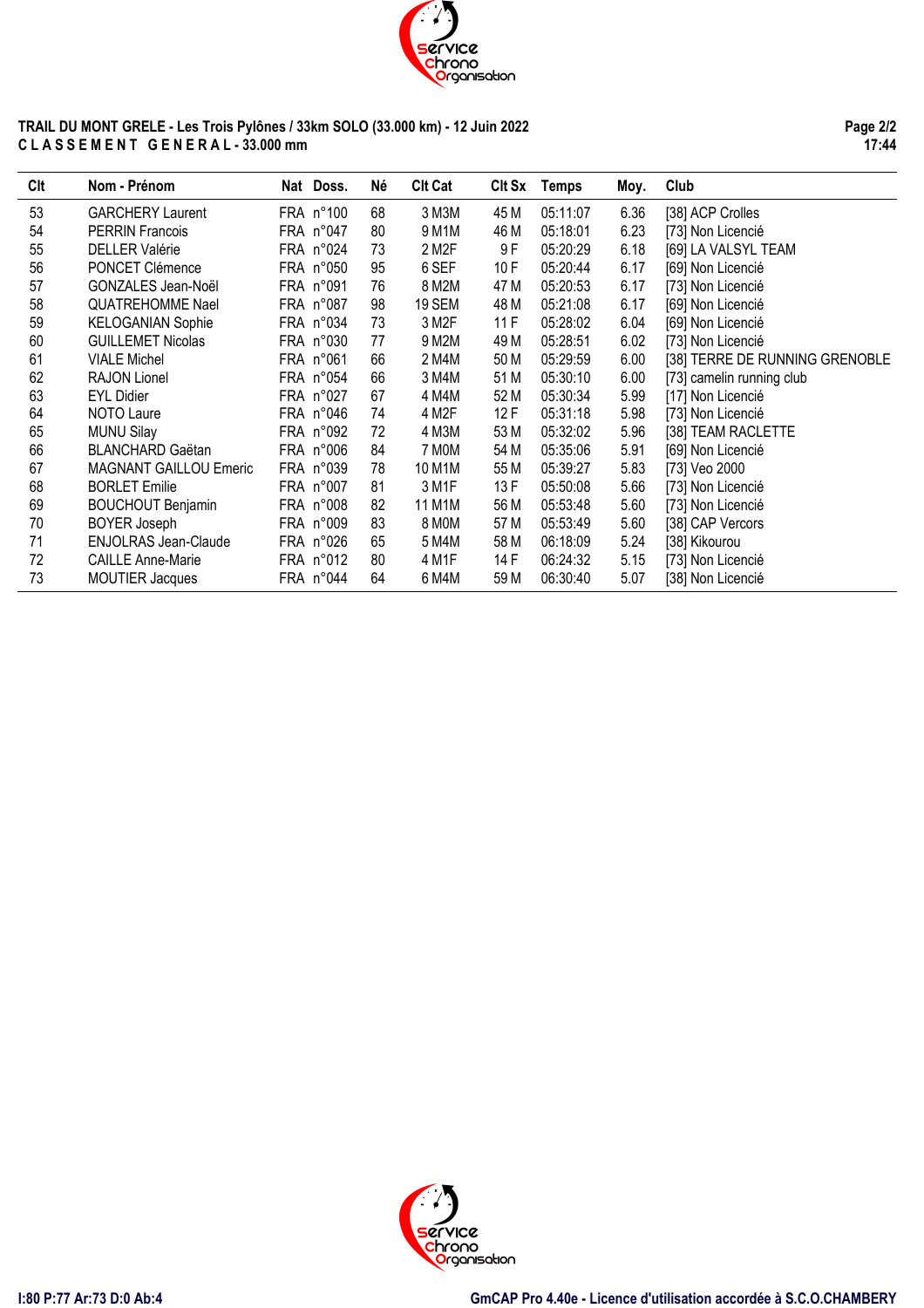

# **TRAIL DU MONT GRELE - Les Trois Pylônes / 33km DUO (33.000 km) - 12 Juin 2022 C L A S S E M E N T G E N E R A L - 33.000 mm**

**Page 1/1 17:45**

| Clt | Nom - Prénom                   | Nat Doss. | Né | <b>CIt Cat</b> | CIt Sx | <b>Temps</b> | Moy. | Club                          |
|-----|--------------------------------|-----------|----|----------------|--------|--------------|------|-------------------------------|
|     | <b>GIMENEZ Florian</b>         | FRA n°065 | 94 | <b>SEM</b>     | 1 M    | 04:20:13     | 7.61 | [69] dBVib Team               |
| 2   | <b>GERBELOT-LEGRIS Romain</b>  | FRA n°066 | 89 | 2 SEM          | 2 M    | 04:20:15     | 7.61 | [38] dBVib Team               |
| 3   | <b>WAGENAAR Pierre-Mathieu</b> | FRA n°083 | 94 | 3 SEM          | 3M     | 04:29:25     | 7.35 | [74] Les p'tits filous        |
| 4   | <b>LAGIER Tiphaine</b>         | FRA n°084 | 93 | 1 SEF          | 1 F    | 04:29:29     | 7.35 | [74] Les p'tits filous        |
| 5   | <b>JACQUOT Lucas</b>           | FRA n°069 | 95 | 4 SEM          | 4 M    | 04:32:11     | 7.27 | [69] Les bébés traileurs      |
| 6   | PONTILLE Laurie                | FRA n°070 | 94 | 2 SEF          | 2 F    | 04:32:14     | 7.27 | [69] Les bébés traileurs      |
|     | <b>MADELON Olivier</b>         | FRA n°075 | 72 | 1 M3M          | 5 M    | 04:35:37     | 7.18 | [73] Maxi-bis                 |
| 8   | DESENFANT Stéphane             | FRA n°076 | 74 | 1 M2M          | 6 M    | 04:35:38     | 7.18 | [73] Maxi-bis                 |
| 9   | <b>BILLET Fabien</b>           | FRA n°072 | 77 | 2 M2M          | 7 M    | 05:09:27     | 6.40 | [38] LES FABIEN               |
| 10  | <b>HOSTETTLER Fabien</b>       | FRA n°071 | 84 | 1 MOM          | 8 M    | 05:09:29     | 6.40 | [38] LES FABIEN               |
| 11  | <b>MUSCAT Julie</b>            | FRA n°067 | 93 | 3 SEF          | 3F     | 05:26:13     | 6.07 | [73] Les baroudeurs           |
| 12  | <b>BOILLEE Loic</b>            | FRA n°068 | 93 | 5 SEM          | 9 M    | 05:26:15     | 6.07 | [73] Les baroudeurs           |
| 13  | <b>FAMIANO Willy</b>           | FRA n°078 | 95 | 6 SEM          | 10 M   | 05:26:53     | 6.06 | [73] Pompiers de Les Echelles |
| 14  | PERRIER-BAVOUX Georges         | FRA n°063 | 66 | 1 M4M          | 11 M   | 05:40:10     | 5.82 | [38] Camelin Running Team     |
| 15  | <b>RUTY Marylene</b>           | FRA n°064 | 75 | 1 M2F          | 4 F    | 05:40:12     | 5.82 | [73] Camelin Running Team     |
| 16  | <b>DIBILIO Raphael</b>         | FRA n°077 | 77 | 3 M2M          | 12 M   | 05:48:25     | 5.68 | [38] Pompiers de Les Echelles |
| 17  | <b>PERINI Xavier</b>           | FRA n°080 | 73 | 4 M2M          | 13 M   | 06:41:09     | 4.94 | [69] RUN FOR FUN AND MORE 1   |
| 18  | <b>VERON Agnes</b>             | FRA n°079 | 62 | 1 M5F          | 5F     | 06:41:10     | 4.94 | [69] RUN FOR FUN AND MORE 1   |

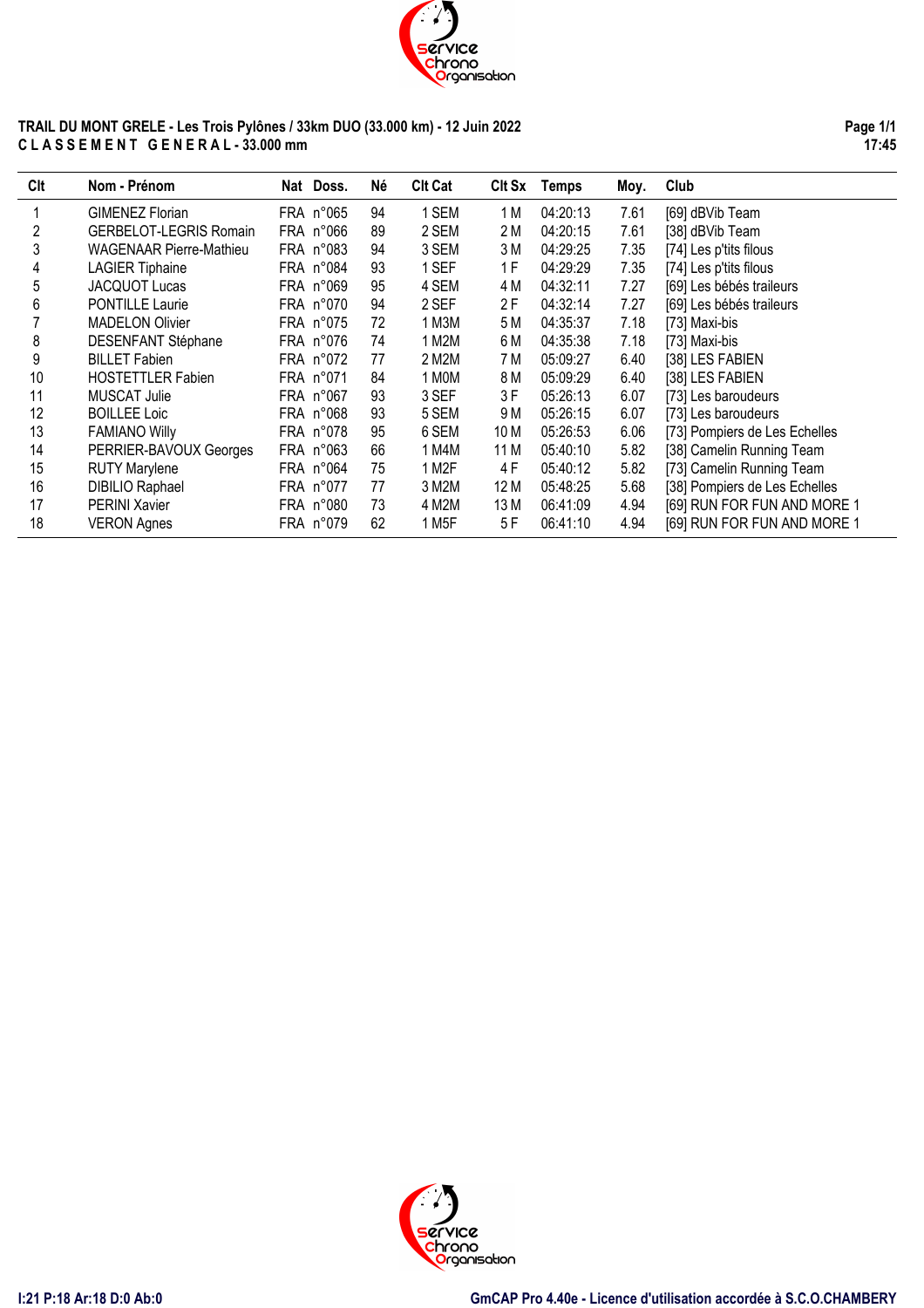

#### **TRAIL DU MONT GRELE - Les Roches / 11km SOLO (11.000 km) - 12 Juin 2022 C L A S S E M E N T G E N E R A L - 11.000 mm**

**Page 1/2 17:46**

 $\overline{\phantom{a}}$ 

| FRA n°698<br>1 MOM<br>1<br><b>DAMONE David</b><br>83<br>1 M<br>01:00:23<br>10.93<br>[38] Non Licencié<br>$\overline{\mathbf{c}}$<br>FRA n°509<br>92<br>1 SEM<br>2 M<br>01:01:10<br>10.79<br><b>COURAND Alexy</b><br>[73] Les coureurs du lac bleu<br>3<br>FRA n°699<br>82<br>3M<br><b>MONTEIRO Yannick</b><br>1 M1M<br>01:01:12<br>10.78<br>[73] Non Licencié<br>4<br>FRA n°608<br>70<br>1 M3M<br>4 M<br>01:02:18<br>10.59<br>BOSCH Jérôme<br>[74] FAC<br>5<br>FRA n°519<br>2 SEM<br><b>DROUYER Matthieu</b><br>96<br>5 M<br>01:04:11<br>10.29<br>[38] Non Licencié<br>6<br>FRA n°591<br>2 MOM<br>6 M<br>87<br>01:04:41<br>10.21<br>[73] Non Licencié<br>LUFT Sébsatien<br>$\overline{7}$<br>FRA n°529<br>2 M3M<br>7 M<br>10.12<br><b>JALLIFFIER TALMAT Patrice</b><br>72<br>01:05:14<br>[38] No Limit Team<br>8<br>FRA n°518<br>70<br>3 M3M<br>8 M<br>01:05:21<br>10.10<br>[73] No Limit Team<br>DORVAL Jérôme<br>9<br>FRA n°596<br>1 ESM<br>9 M<br>01:06:40<br>9.90<br><b>CONSTANTIN Louis</b><br>$00\,$<br>[38] Voissant<br>10<br>FRA n°594<br>72<br>4 M3M<br>10 M<br>9.62<br>01:08:36<br>[38] ASN SUCCIEU<br><b>BOVAGNE Stephane</b><br>11<br>FRA n°510<br>03<br>1 JUM<br>11 M<br>9.54<br><b>CURT Basile</b><br>01:09:09<br>[38] Non Licencié<br>12<br>3 SEM<br>FRA n°609<br>91<br>12 M<br>9.43<br>MICOU Lionel<br>01:10:02<br>[73] Non Licencié<br>13<br>FRA n°600<br>2 M1M<br>13 M<br>01:10:09<br>9.41<br><b>CHARPIN Fabrice</b><br>79<br>[38] Running Club Bourgoin-Jallieu<br>14<br>9.34<br>FRA n°514<br>$00\,$<br>2 ESM<br>14 M<br>01:10:39<br><b>DEBAT Mathias</b><br>[38] Non Licencié<br>15<br>FRA n°525<br>88<br>4 SEM<br>15 M<br>9.05<br>01:12:56<br>[38] Courir à St Alban<br><b>GUILLOUD Benjamin</b><br>16<br>FRA n°541<br>79<br>3 M1M<br>16 M<br>01:16:16<br>8.66<br>NIKIFOROFF Gregory<br>[38] Non Licencié<br>17<br>FRA n°523<br>84<br>8.49<br><b>GAUDIN Aurelien</b><br>3 MOM<br>17 M<br>01:17:45<br>[42] Non Licencié<br>18<br>FRA n°511<br>18 M<br>8.43<br><b>CURT Rémi</b><br>05<br>1 CAM<br>01:18:20<br>[38] Non Licencié<br>19<br>FRA n°593<br>93<br>5 SEM<br>19 M<br>8.41<br><b>BRUNEAU Paul</b><br>01:18:30<br>[73] Non Licencié<br>FRA n°588<br>20<br>90<br>6 SEM<br>20 M<br>8.28<br>PERRIN-BIT Florent<br>01:19:41<br>[38] Non Licencié<br>21<br>FRA n°606<br>95<br>7 SEM<br>21 M<br>8.27<br>SAINT-MARTIN Julian<br>01:19:48<br>[69] Non Licencié<br>22<br>FRA n°522<br>82<br>1F<br>8.26<br><b>FULGET Ludivine</b><br>1 M1F<br>01:19:54<br>[13] TeamSoBugey<br>23<br>FRA n°508<br>98<br>22 M<br>8.19<br>CORBET Ugo<br>8 SEM<br>01:20:38<br>[39] Non Licencié<br>24<br>2F<br>LEPRETTRE Camille<br>FRA n°536<br>95<br>1 SEF<br>01:20:55<br>8.16<br>[73] Team Trail Novalaise<br>25<br>FRA n°528<br>9 SEM<br>23 M<br>01:21:36<br>8.09<br>90<br>[38] Non Licencié<br><b>GROS BALTHAZARD Loris</b><br>26<br>FRA n°604<br>24 M<br>01:22:22<br>8.01<br><b>BELLIARD Frederic</b><br>65<br>1 M4M<br>[73] Non Licencié<br>27<br>FRA n°506<br>64<br>2 M4M<br>25 M<br>01:23:08<br>7.94<br><b>CHRISTIN Eric</b><br>[38] Non Licencié<br>28<br>FRA n°603<br>26 M<br>01:23:21<br><b>BORLET Nicolas</b><br>84<br>4 MOM<br>7.92<br>[73] Albertville Tarentaise Triathlon<br>29<br>MICOUD Dimitri<br>FRA n°592<br>95<br><b>10 SEM</b><br>27 M<br>01:23:50<br>7.87<br>[38] Non Licencié<br>30<br>FRA n°549<br>28 M<br><b>VESCHETTI Yannick</b><br>79<br>4 M1M<br>01:23:53<br>7.87<br>[73] Non Licencié<br>31<br>FRA n°602<br>86<br>29 M<br><b>GRESSIER Michael</b><br>5 M0M<br>01:24:42<br>7.79<br>[38] Non Licencié<br>32<br>FRA n°515<br>11 SEM<br>30 M<br><b>DEBENAY Arnaud</b><br>90<br>01:24:51<br>7.78<br>[69] Non Licencié<br>33<br>FRA n°546<br>51<br>31 M<br>PITOT-BELIN Richard<br>1 M7M<br>01:25:04<br>7.76<br>Non Licencié<br>34<br>FRA n°610<br>3F<br>01:25:20<br><b>MAUME Camille</b><br>97<br>2 SEF<br>7.73<br>[75] Non Licencié<br>35<br>FRA n°531<br>1 M2M<br>32 M<br>01:27:35<br>JOCHEM Christophe<br>75<br>7.54<br>[73] Non Licencié<br>36<br>FRA n°533<br>33 M<br><b>LANGLOIS Franck</b><br>69<br>5 M3M<br>01:28:06<br>7.49<br>[73] Non Licencié<br>37<br>FRA n°582<br>89<br>12 SEM<br>34 M<br>01:28:22<br>RICHARD Thomas<br>7.47<br>[73] Team captivea<br>38<br>FRA n°521<br>13 SEM<br>01:28:53<br><b>FONDERE Antonin</b><br>96<br>35 M<br>[73] Non Licencié<br>7.43<br>39<br><b>GELY SEBASTIEN</b><br>FRA n°683<br>6 M3M<br>36 M<br>01:29:01<br>72<br>7.41<br>Non Licencié<br>40<br>FRA n°697<br>2 M2M<br>37 M<br>01:30:37<br>7.28<br>Non Licencié<br>ALVERNHE JEROME<br>73<br>41<br>FRA n°537<br>6 MOM<br>38 M<br>01:31:11<br>7.24<br><b>LESUEUR Yoann</b><br>85<br>[73] Non Licencié<br>42<br>FRA n°530<br>14 SEM<br><b>JARRY Thibaut</b><br>91<br>39 M<br>01:31:25<br>7.22<br>[69] Non Licencié<br>43<br>1 M4F<br>FRA n°534<br>4 F<br>7.18<br>[73] EAC<br><b>LELIEVRE Corinne</b><br>65<br>01:31:54<br>44<br>FRA n°526<br>75<br>3 M2M<br>7.16<br><b>GRAND Emmanuel</b><br>40 M<br>01:32:08<br>[38] Non Licencié<br>45<br>FRA n°527<br>1 M2F<br>5F<br>7.16<br><b>GRAND Nathalie</b><br>77<br>01:32:11<br>[38] Non Licencié<br>46<br>FRA n°700<br>72<br>7 M3M<br>01:32:14<br>7.16<br><b>VILLARD Jean-Philippe</b><br>41 M<br>[69] Non Licencié<br>47<br>FRA n°538<br>80<br>2 M1F<br>6F<br><b>MARQUET Emilie</b><br>01:32:28<br>7.14<br>[69] Non Licencié<br>48<br>FRA n°634<br>81<br>42 M<br>01:32:31<br>7.13<br>Non Licencié<br>ROUSSELON JOHAN<br>5 M1M<br>49<br>FRA n°524<br>2 M2F<br>7 F<br><b>GERARD Christelle</b><br>76<br>01:33:07<br>7.09<br>[73] Non Licencié<br>50<br>PICAVET Loic<br>FRA n°545<br>87<br>7 MOM<br>43 M<br>01:33:09<br>7.09<br>[69] Non Licencié<br>51<br><b>BELLIARD Valérie</b><br>FRA n°607<br>2 M4F<br>8F<br>65<br>01:33:32<br>7.06<br>[73] Non Licencié<br>52<br><b>GRÉMY Célia</b><br>FRA n°605<br>91<br>3 SEF<br>9 F<br>01:33:42<br>7.04<br>[69] Non Licencié | Clt | Nom - Prénom | Nat Doss. | Né | <b>CIt Cat</b> | <b>CIt Sx</b> | <b>Temps</b> | Moy. | Club |
|----------------------------------------------------------------------------------------------------------------------------------------------------------------------------------------------------------------------------------------------------------------------------------------------------------------------------------------------------------------------------------------------------------------------------------------------------------------------------------------------------------------------------------------------------------------------------------------------------------------------------------------------------------------------------------------------------------------------------------------------------------------------------------------------------------------------------------------------------------------------------------------------------------------------------------------------------------------------------------------------------------------------------------------------------------------------------------------------------------------------------------------------------------------------------------------------------------------------------------------------------------------------------------------------------------------------------------------------------------------------------------------------------------------------------------------------------------------------------------------------------------------------------------------------------------------------------------------------------------------------------------------------------------------------------------------------------------------------------------------------------------------------------------------------------------------------------------------------------------------------------------------------------------------------------------------------------------------------------------------------------------------------------------------------------------------------------------------------------------------------------------------------------------------------------------------------------------------------------------------------------------------------------------------------------------------------------------------------------------------------------------------------------------------------------------------------------------------------------------------------------------------------------------------------------------------------------------------------------------------------------------------------------------------------------------------------------------------------------------------------------------------------------------------------------------------------------------------------------------------------------------------------------------------------------------------------------------------------------------------------------------------------------------------------------------------------------------------------------------------------------------------------------------------------------------------------------------------------------------------------------------------------------------------------------------------------------------------------------------------------------------------------------------------------------------------------------------------------------------------------------------------------------------------------------------------------------------------------------------------------------------------------------------------------------------------------------------------------------------------------------------------------------------------------------------------------------------------------------------------------------------------------------------------------------------------------------------------------------------------------------------------------------------------------------------------------------------------------------------------------------------------------------------------------------------------------------------------------------------------------------------------------------------------------------------------------------------------------------------------------------------------------------------------------------------------------------------------------------------------------------------------------------------------------------------------------------------------------------------------------------------------------------------------------------------------------------------------------------------------------------------------------------------------------------------------------------------------------------------------------------------------------------------------------------------------------------------------------------------------------------------------------------------------------------------------------------------------------------------------------------------------------------------------------------------------------------------------------------------------------------------------------------------------------------------------------------------------------------------------------------------------------------------------------------------------------------------------------------------------------------------------------------------------------------------------------------------------------------------------------------------------------------------------------------------------------------------------------------------------------------------------------------------------------------------------------------------|-----|--------------|-----------|----|----------------|---------------|--------------|------|------|
|                                                                                                                                                                                                                                                                                                                                                                                                                                                                                                                                                                                                                                                                                                                                                                                                                                                                                                                                                                                                                                                                                                                                                                                                                                                                                                                                                                                                                                                                                                                                                                                                                                                                                                                                                                                                                                                                                                                                                                                                                                                                                                                                                                                                                                                                                                                                                                                                                                                                                                                                                                                                                                                                                                                                                                                                                                                                                                                                                                                                                                                                                                                                                                                                                                                                                                                                                                                                                                                                                                                                                                                                                                                                                                                                                                                                                                                                                                                                                                                                                                                                                                                                                                                                                                                                                                                                                                                                                                                                                                                                                                                                                                                                                                                                                                                                                                                                                                                                                                                                                                                                                                                                                                                                                                                                                                                                                                                                                                                                                                                                                                                                                                                                                                                                                                                                                                  |     |              |           |    |                |               |              |      |      |
|                                                                                                                                                                                                                                                                                                                                                                                                                                                                                                                                                                                                                                                                                                                                                                                                                                                                                                                                                                                                                                                                                                                                                                                                                                                                                                                                                                                                                                                                                                                                                                                                                                                                                                                                                                                                                                                                                                                                                                                                                                                                                                                                                                                                                                                                                                                                                                                                                                                                                                                                                                                                                                                                                                                                                                                                                                                                                                                                                                                                                                                                                                                                                                                                                                                                                                                                                                                                                                                                                                                                                                                                                                                                                                                                                                                                                                                                                                                                                                                                                                                                                                                                                                                                                                                                                                                                                                                                                                                                                                                                                                                                                                                                                                                                                                                                                                                                                                                                                                                                                                                                                                                                                                                                                                                                                                                                                                                                                                                                                                                                                                                                                                                                                                                                                                                                                                  |     |              |           |    |                |               |              |      |      |
|                                                                                                                                                                                                                                                                                                                                                                                                                                                                                                                                                                                                                                                                                                                                                                                                                                                                                                                                                                                                                                                                                                                                                                                                                                                                                                                                                                                                                                                                                                                                                                                                                                                                                                                                                                                                                                                                                                                                                                                                                                                                                                                                                                                                                                                                                                                                                                                                                                                                                                                                                                                                                                                                                                                                                                                                                                                                                                                                                                                                                                                                                                                                                                                                                                                                                                                                                                                                                                                                                                                                                                                                                                                                                                                                                                                                                                                                                                                                                                                                                                                                                                                                                                                                                                                                                                                                                                                                                                                                                                                                                                                                                                                                                                                                                                                                                                                                                                                                                                                                                                                                                                                                                                                                                                                                                                                                                                                                                                                                                                                                                                                                                                                                                                                                                                                                                                  |     |              |           |    |                |               |              |      |      |
|                                                                                                                                                                                                                                                                                                                                                                                                                                                                                                                                                                                                                                                                                                                                                                                                                                                                                                                                                                                                                                                                                                                                                                                                                                                                                                                                                                                                                                                                                                                                                                                                                                                                                                                                                                                                                                                                                                                                                                                                                                                                                                                                                                                                                                                                                                                                                                                                                                                                                                                                                                                                                                                                                                                                                                                                                                                                                                                                                                                                                                                                                                                                                                                                                                                                                                                                                                                                                                                                                                                                                                                                                                                                                                                                                                                                                                                                                                                                                                                                                                                                                                                                                                                                                                                                                                                                                                                                                                                                                                                                                                                                                                                                                                                                                                                                                                                                                                                                                                                                                                                                                                                                                                                                                                                                                                                                                                                                                                                                                                                                                                                                                                                                                                                                                                                                                                  |     |              |           |    |                |               |              |      |      |
|                                                                                                                                                                                                                                                                                                                                                                                                                                                                                                                                                                                                                                                                                                                                                                                                                                                                                                                                                                                                                                                                                                                                                                                                                                                                                                                                                                                                                                                                                                                                                                                                                                                                                                                                                                                                                                                                                                                                                                                                                                                                                                                                                                                                                                                                                                                                                                                                                                                                                                                                                                                                                                                                                                                                                                                                                                                                                                                                                                                                                                                                                                                                                                                                                                                                                                                                                                                                                                                                                                                                                                                                                                                                                                                                                                                                                                                                                                                                                                                                                                                                                                                                                                                                                                                                                                                                                                                                                                                                                                                                                                                                                                                                                                                                                                                                                                                                                                                                                                                                                                                                                                                                                                                                                                                                                                                                                                                                                                                                                                                                                                                                                                                                                                                                                                                                                                  |     |              |           |    |                |               |              |      |      |
|                                                                                                                                                                                                                                                                                                                                                                                                                                                                                                                                                                                                                                                                                                                                                                                                                                                                                                                                                                                                                                                                                                                                                                                                                                                                                                                                                                                                                                                                                                                                                                                                                                                                                                                                                                                                                                                                                                                                                                                                                                                                                                                                                                                                                                                                                                                                                                                                                                                                                                                                                                                                                                                                                                                                                                                                                                                                                                                                                                                                                                                                                                                                                                                                                                                                                                                                                                                                                                                                                                                                                                                                                                                                                                                                                                                                                                                                                                                                                                                                                                                                                                                                                                                                                                                                                                                                                                                                                                                                                                                                                                                                                                                                                                                                                                                                                                                                                                                                                                                                                                                                                                                                                                                                                                                                                                                                                                                                                                                                                                                                                                                                                                                                                                                                                                                                                                  |     |              |           |    |                |               |              |      |      |
|                                                                                                                                                                                                                                                                                                                                                                                                                                                                                                                                                                                                                                                                                                                                                                                                                                                                                                                                                                                                                                                                                                                                                                                                                                                                                                                                                                                                                                                                                                                                                                                                                                                                                                                                                                                                                                                                                                                                                                                                                                                                                                                                                                                                                                                                                                                                                                                                                                                                                                                                                                                                                                                                                                                                                                                                                                                                                                                                                                                                                                                                                                                                                                                                                                                                                                                                                                                                                                                                                                                                                                                                                                                                                                                                                                                                                                                                                                                                                                                                                                                                                                                                                                                                                                                                                                                                                                                                                                                                                                                                                                                                                                                                                                                                                                                                                                                                                                                                                                                                                                                                                                                                                                                                                                                                                                                                                                                                                                                                                                                                                                                                                                                                                                                                                                                                                                  |     |              |           |    |                |               |              |      |      |
|                                                                                                                                                                                                                                                                                                                                                                                                                                                                                                                                                                                                                                                                                                                                                                                                                                                                                                                                                                                                                                                                                                                                                                                                                                                                                                                                                                                                                                                                                                                                                                                                                                                                                                                                                                                                                                                                                                                                                                                                                                                                                                                                                                                                                                                                                                                                                                                                                                                                                                                                                                                                                                                                                                                                                                                                                                                                                                                                                                                                                                                                                                                                                                                                                                                                                                                                                                                                                                                                                                                                                                                                                                                                                                                                                                                                                                                                                                                                                                                                                                                                                                                                                                                                                                                                                                                                                                                                                                                                                                                                                                                                                                                                                                                                                                                                                                                                                                                                                                                                                                                                                                                                                                                                                                                                                                                                                                                                                                                                                                                                                                                                                                                                                                                                                                                                                                  |     |              |           |    |                |               |              |      |      |
|                                                                                                                                                                                                                                                                                                                                                                                                                                                                                                                                                                                                                                                                                                                                                                                                                                                                                                                                                                                                                                                                                                                                                                                                                                                                                                                                                                                                                                                                                                                                                                                                                                                                                                                                                                                                                                                                                                                                                                                                                                                                                                                                                                                                                                                                                                                                                                                                                                                                                                                                                                                                                                                                                                                                                                                                                                                                                                                                                                                                                                                                                                                                                                                                                                                                                                                                                                                                                                                                                                                                                                                                                                                                                                                                                                                                                                                                                                                                                                                                                                                                                                                                                                                                                                                                                                                                                                                                                                                                                                                                                                                                                                                                                                                                                                                                                                                                                                                                                                                                                                                                                                                                                                                                                                                                                                                                                                                                                                                                                                                                                                                                                                                                                                                                                                                                                                  |     |              |           |    |                |               |              |      |      |
|                                                                                                                                                                                                                                                                                                                                                                                                                                                                                                                                                                                                                                                                                                                                                                                                                                                                                                                                                                                                                                                                                                                                                                                                                                                                                                                                                                                                                                                                                                                                                                                                                                                                                                                                                                                                                                                                                                                                                                                                                                                                                                                                                                                                                                                                                                                                                                                                                                                                                                                                                                                                                                                                                                                                                                                                                                                                                                                                                                                                                                                                                                                                                                                                                                                                                                                                                                                                                                                                                                                                                                                                                                                                                                                                                                                                                                                                                                                                                                                                                                                                                                                                                                                                                                                                                                                                                                                                                                                                                                                                                                                                                                                                                                                                                                                                                                                                                                                                                                                                                                                                                                                                                                                                                                                                                                                                                                                                                                                                                                                                                                                                                                                                                                                                                                                                                                  |     |              |           |    |                |               |              |      |      |
|                                                                                                                                                                                                                                                                                                                                                                                                                                                                                                                                                                                                                                                                                                                                                                                                                                                                                                                                                                                                                                                                                                                                                                                                                                                                                                                                                                                                                                                                                                                                                                                                                                                                                                                                                                                                                                                                                                                                                                                                                                                                                                                                                                                                                                                                                                                                                                                                                                                                                                                                                                                                                                                                                                                                                                                                                                                                                                                                                                                                                                                                                                                                                                                                                                                                                                                                                                                                                                                                                                                                                                                                                                                                                                                                                                                                                                                                                                                                                                                                                                                                                                                                                                                                                                                                                                                                                                                                                                                                                                                                                                                                                                                                                                                                                                                                                                                                                                                                                                                                                                                                                                                                                                                                                                                                                                                                                                                                                                                                                                                                                                                                                                                                                                                                                                                                                                  |     |              |           |    |                |               |              |      |      |
|                                                                                                                                                                                                                                                                                                                                                                                                                                                                                                                                                                                                                                                                                                                                                                                                                                                                                                                                                                                                                                                                                                                                                                                                                                                                                                                                                                                                                                                                                                                                                                                                                                                                                                                                                                                                                                                                                                                                                                                                                                                                                                                                                                                                                                                                                                                                                                                                                                                                                                                                                                                                                                                                                                                                                                                                                                                                                                                                                                                                                                                                                                                                                                                                                                                                                                                                                                                                                                                                                                                                                                                                                                                                                                                                                                                                                                                                                                                                                                                                                                                                                                                                                                                                                                                                                                                                                                                                                                                                                                                                                                                                                                                                                                                                                                                                                                                                                                                                                                                                                                                                                                                                                                                                                                                                                                                                                                                                                                                                                                                                                                                                                                                                                                                                                                                                                                  |     |              |           |    |                |               |              |      |      |
|                                                                                                                                                                                                                                                                                                                                                                                                                                                                                                                                                                                                                                                                                                                                                                                                                                                                                                                                                                                                                                                                                                                                                                                                                                                                                                                                                                                                                                                                                                                                                                                                                                                                                                                                                                                                                                                                                                                                                                                                                                                                                                                                                                                                                                                                                                                                                                                                                                                                                                                                                                                                                                                                                                                                                                                                                                                                                                                                                                                                                                                                                                                                                                                                                                                                                                                                                                                                                                                                                                                                                                                                                                                                                                                                                                                                                                                                                                                                                                                                                                                                                                                                                                                                                                                                                                                                                                                                                                                                                                                                                                                                                                                                                                                                                                                                                                                                                                                                                                                                                                                                                                                                                                                                                                                                                                                                                                                                                                                                                                                                                                                                                                                                                                                                                                                                                                  |     |              |           |    |                |               |              |      |      |
|                                                                                                                                                                                                                                                                                                                                                                                                                                                                                                                                                                                                                                                                                                                                                                                                                                                                                                                                                                                                                                                                                                                                                                                                                                                                                                                                                                                                                                                                                                                                                                                                                                                                                                                                                                                                                                                                                                                                                                                                                                                                                                                                                                                                                                                                                                                                                                                                                                                                                                                                                                                                                                                                                                                                                                                                                                                                                                                                                                                                                                                                                                                                                                                                                                                                                                                                                                                                                                                                                                                                                                                                                                                                                                                                                                                                                                                                                                                                                                                                                                                                                                                                                                                                                                                                                                                                                                                                                                                                                                                                                                                                                                                                                                                                                                                                                                                                                                                                                                                                                                                                                                                                                                                                                                                                                                                                                                                                                                                                                                                                                                                                                                                                                                                                                                                                                                  |     |              |           |    |                |               |              |      |      |
|                                                                                                                                                                                                                                                                                                                                                                                                                                                                                                                                                                                                                                                                                                                                                                                                                                                                                                                                                                                                                                                                                                                                                                                                                                                                                                                                                                                                                                                                                                                                                                                                                                                                                                                                                                                                                                                                                                                                                                                                                                                                                                                                                                                                                                                                                                                                                                                                                                                                                                                                                                                                                                                                                                                                                                                                                                                                                                                                                                                                                                                                                                                                                                                                                                                                                                                                                                                                                                                                                                                                                                                                                                                                                                                                                                                                                                                                                                                                                                                                                                                                                                                                                                                                                                                                                                                                                                                                                                                                                                                                                                                                                                                                                                                                                                                                                                                                                                                                                                                                                                                                                                                                                                                                                                                                                                                                                                                                                                                                                                                                                                                                                                                                                                                                                                                                                                  |     |              |           |    |                |               |              |      |      |
|                                                                                                                                                                                                                                                                                                                                                                                                                                                                                                                                                                                                                                                                                                                                                                                                                                                                                                                                                                                                                                                                                                                                                                                                                                                                                                                                                                                                                                                                                                                                                                                                                                                                                                                                                                                                                                                                                                                                                                                                                                                                                                                                                                                                                                                                                                                                                                                                                                                                                                                                                                                                                                                                                                                                                                                                                                                                                                                                                                                                                                                                                                                                                                                                                                                                                                                                                                                                                                                                                                                                                                                                                                                                                                                                                                                                                                                                                                                                                                                                                                                                                                                                                                                                                                                                                                                                                                                                                                                                                                                                                                                                                                                                                                                                                                                                                                                                                                                                                                                                                                                                                                                                                                                                                                                                                                                                                                                                                                                                                                                                                                                                                                                                                                                                                                                                                                  |     |              |           |    |                |               |              |      |      |
|                                                                                                                                                                                                                                                                                                                                                                                                                                                                                                                                                                                                                                                                                                                                                                                                                                                                                                                                                                                                                                                                                                                                                                                                                                                                                                                                                                                                                                                                                                                                                                                                                                                                                                                                                                                                                                                                                                                                                                                                                                                                                                                                                                                                                                                                                                                                                                                                                                                                                                                                                                                                                                                                                                                                                                                                                                                                                                                                                                                                                                                                                                                                                                                                                                                                                                                                                                                                                                                                                                                                                                                                                                                                                                                                                                                                                                                                                                                                                                                                                                                                                                                                                                                                                                                                                                                                                                                                                                                                                                                                                                                                                                                                                                                                                                                                                                                                                                                                                                                                                                                                                                                                                                                                                                                                                                                                                                                                                                                                                                                                                                                                                                                                                                                                                                                                                                  |     |              |           |    |                |               |              |      |      |
|                                                                                                                                                                                                                                                                                                                                                                                                                                                                                                                                                                                                                                                                                                                                                                                                                                                                                                                                                                                                                                                                                                                                                                                                                                                                                                                                                                                                                                                                                                                                                                                                                                                                                                                                                                                                                                                                                                                                                                                                                                                                                                                                                                                                                                                                                                                                                                                                                                                                                                                                                                                                                                                                                                                                                                                                                                                                                                                                                                                                                                                                                                                                                                                                                                                                                                                                                                                                                                                                                                                                                                                                                                                                                                                                                                                                                                                                                                                                                                                                                                                                                                                                                                                                                                                                                                                                                                                                                                                                                                                                                                                                                                                                                                                                                                                                                                                                                                                                                                                                                                                                                                                                                                                                                                                                                                                                                                                                                                                                                                                                                                                                                                                                                                                                                                                                                                  |     |              |           |    |                |               |              |      |      |
|                                                                                                                                                                                                                                                                                                                                                                                                                                                                                                                                                                                                                                                                                                                                                                                                                                                                                                                                                                                                                                                                                                                                                                                                                                                                                                                                                                                                                                                                                                                                                                                                                                                                                                                                                                                                                                                                                                                                                                                                                                                                                                                                                                                                                                                                                                                                                                                                                                                                                                                                                                                                                                                                                                                                                                                                                                                                                                                                                                                                                                                                                                                                                                                                                                                                                                                                                                                                                                                                                                                                                                                                                                                                                                                                                                                                                                                                                                                                                                                                                                                                                                                                                                                                                                                                                                                                                                                                                                                                                                                                                                                                                                                                                                                                                                                                                                                                                                                                                                                                                                                                                                                                                                                                                                                                                                                                                                                                                                                                                                                                                                                                                                                                                                                                                                                                                                  |     |              |           |    |                |               |              |      |      |
|                                                                                                                                                                                                                                                                                                                                                                                                                                                                                                                                                                                                                                                                                                                                                                                                                                                                                                                                                                                                                                                                                                                                                                                                                                                                                                                                                                                                                                                                                                                                                                                                                                                                                                                                                                                                                                                                                                                                                                                                                                                                                                                                                                                                                                                                                                                                                                                                                                                                                                                                                                                                                                                                                                                                                                                                                                                                                                                                                                                                                                                                                                                                                                                                                                                                                                                                                                                                                                                                                                                                                                                                                                                                                                                                                                                                                                                                                                                                                                                                                                                                                                                                                                                                                                                                                                                                                                                                                                                                                                                                                                                                                                                                                                                                                                                                                                                                                                                                                                                                                                                                                                                                                                                                                                                                                                                                                                                                                                                                                                                                                                                                                                                                                                                                                                                                                                  |     |              |           |    |                |               |              |      |      |
|                                                                                                                                                                                                                                                                                                                                                                                                                                                                                                                                                                                                                                                                                                                                                                                                                                                                                                                                                                                                                                                                                                                                                                                                                                                                                                                                                                                                                                                                                                                                                                                                                                                                                                                                                                                                                                                                                                                                                                                                                                                                                                                                                                                                                                                                                                                                                                                                                                                                                                                                                                                                                                                                                                                                                                                                                                                                                                                                                                                                                                                                                                                                                                                                                                                                                                                                                                                                                                                                                                                                                                                                                                                                                                                                                                                                                                                                                                                                                                                                                                                                                                                                                                                                                                                                                                                                                                                                                                                                                                                                                                                                                                                                                                                                                                                                                                                                                                                                                                                                                                                                                                                                                                                                                                                                                                                                                                                                                                                                                                                                                                                                                                                                                                                                                                                                                                  |     |              |           |    |                |               |              |      |      |
|                                                                                                                                                                                                                                                                                                                                                                                                                                                                                                                                                                                                                                                                                                                                                                                                                                                                                                                                                                                                                                                                                                                                                                                                                                                                                                                                                                                                                                                                                                                                                                                                                                                                                                                                                                                                                                                                                                                                                                                                                                                                                                                                                                                                                                                                                                                                                                                                                                                                                                                                                                                                                                                                                                                                                                                                                                                                                                                                                                                                                                                                                                                                                                                                                                                                                                                                                                                                                                                                                                                                                                                                                                                                                                                                                                                                                                                                                                                                                                                                                                                                                                                                                                                                                                                                                                                                                                                                                                                                                                                                                                                                                                                                                                                                                                                                                                                                                                                                                                                                                                                                                                                                                                                                                                                                                                                                                                                                                                                                                                                                                                                                                                                                                                                                                                                                                                  |     |              |           |    |                |               |              |      |      |
|                                                                                                                                                                                                                                                                                                                                                                                                                                                                                                                                                                                                                                                                                                                                                                                                                                                                                                                                                                                                                                                                                                                                                                                                                                                                                                                                                                                                                                                                                                                                                                                                                                                                                                                                                                                                                                                                                                                                                                                                                                                                                                                                                                                                                                                                                                                                                                                                                                                                                                                                                                                                                                                                                                                                                                                                                                                                                                                                                                                                                                                                                                                                                                                                                                                                                                                                                                                                                                                                                                                                                                                                                                                                                                                                                                                                                                                                                                                                                                                                                                                                                                                                                                                                                                                                                                                                                                                                                                                                                                                                                                                                                                                                                                                                                                                                                                                                                                                                                                                                                                                                                                                                                                                                                                                                                                                                                                                                                                                                                                                                                                                                                                                                                                                                                                                                                                  |     |              |           |    |                |               |              |      |      |
|                                                                                                                                                                                                                                                                                                                                                                                                                                                                                                                                                                                                                                                                                                                                                                                                                                                                                                                                                                                                                                                                                                                                                                                                                                                                                                                                                                                                                                                                                                                                                                                                                                                                                                                                                                                                                                                                                                                                                                                                                                                                                                                                                                                                                                                                                                                                                                                                                                                                                                                                                                                                                                                                                                                                                                                                                                                                                                                                                                                                                                                                                                                                                                                                                                                                                                                                                                                                                                                                                                                                                                                                                                                                                                                                                                                                                                                                                                                                                                                                                                                                                                                                                                                                                                                                                                                                                                                                                                                                                                                                                                                                                                                                                                                                                                                                                                                                                                                                                                                                                                                                                                                                                                                                                                                                                                                                                                                                                                                                                                                                                                                                                                                                                                                                                                                                                                  |     |              |           |    |                |               |              |      |      |
|                                                                                                                                                                                                                                                                                                                                                                                                                                                                                                                                                                                                                                                                                                                                                                                                                                                                                                                                                                                                                                                                                                                                                                                                                                                                                                                                                                                                                                                                                                                                                                                                                                                                                                                                                                                                                                                                                                                                                                                                                                                                                                                                                                                                                                                                                                                                                                                                                                                                                                                                                                                                                                                                                                                                                                                                                                                                                                                                                                                                                                                                                                                                                                                                                                                                                                                                                                                                                                                                                                                                                                                                                                                                                                                                                                                                                                                                                                                                                                                                                                                                                                                                                                                                                                                                                                                                                                                                                                                                                                                                                                                                                                                                                                                                                                                                                                                                                                                                                                                                                                                                                                                                                                                                                                                                                                                                                                                                                                                                                                                                                                                                                                                                                                                                                                                                                                  |     |              |           |    |                |               |              |      |      |
|                                                                                                                                                                                                                                                                                                                                                                                                                                                                                                                                                                                                                                                                                                                                                                                                                                                                                                                                                                                                                                                                                                                                                                                                                                                                                                                                                                                                                                                                                                                                                                                                                                                                                                                                                                                                                                                                                                                                                                                                                                                                                                                                                                                                                                                                                                                                                                                                                                                                                                                                                                                                                                                                                                                                                                                                                                                                                                                                                                                                                                                                                                                                                                                                                                                                                                                                                                                                                                                                                                                                                                                                                                                                                                                                                                                                                                                                                                                                                                                                                                                                                                                                                                                                                                                                                                                                                                                                                                                                                                                                                                                                                                                                                                                                                                                                                                                                                                                                                                                                                                                                                                                                                                                                                                                                                                                                                                                                                                                                                                                                                                                                                                                                                                                                                                                                                                  |     |              |           |    |                |               |              |      |      |
|                                                                                                                                                                                                                                                                                                                                                                                                                                                                                                                                                                                                                                                                                                                                                                                                                                                                                                                                                                                                                                                                                                                                                                                                                                                                                                                                                                                                                                                                                                                                                                                                                                                                                                                                                                                                                                                                                                                                                                                                                                                                                                                                                                                                                                                                                                                                                                                                                                                                                                                                                                                                                                                                                                                                                                                                                                                                                                                                                                                                                                                                                                                                                                                                                                                                                                                                                                                                                                                                                                                                                                                                                                                                                                                                                                                                                                                                                                                                                                                                                                                                                                                                                                                                                                                                                                                                                                                                                                                                                                                                                                                                                                                                                                                                                                                                                                                                                                                                                                                                                                                                                                                                                                                                                                                                                                                                                                                                                                                                                                                                                                                                                                                                                                                                                                                                                                  |     |              |           |    |                |               |              |      |      |
|                                                                                                                                                                                                                                                                                                                                                                                                                                                                                                                                                                                                                                                                                                                                                                                                                                                                                                                                                                                                                                                                                                                                                                                                                                                                                                                                                                                                                                                                                                                                                                                                                                                                                                                                                                                                                                                                                                                                                                                                                                                                                                                                                                                                                                                                                                                                                                                                                                                                                                                                                                                                                                                                                                                                                                                                                                                                                                                                                                                                                                                                                                                                                                                                                                                                                                                                                                                                                                                                                                                                                                                                                                                                                                                                                                                                                                                                                                                                                                                                                                                                                                                                                                                                                                                                                                                                                                                                                                                                                                                                                                                                                                                                                                                                                                                                                                                                                                                                                                                                                                                                                                                                                                                                                                                                                                                                                                                                                                                                                                                                                                                                                                                                                                                                                                                                                                  |     |              |           |    |                |               |              |      |      |
|                                                                                                                                                                                                                                                                                                                                                                                                                                                                                                                                                                                                                                                                                                                                                                                                                                                                                                                                                                                                                                                                                                                                                                                                                                                                                                                                                                                                                                                                                                                                                                                                                                                                                                                                                                                                                                                                                                                                                                                                                                                                                                                                                                                                                                                                                                                                                                                                                                                                                                                                                                                                                                                                                                                                                                                                                                                                                                                                                                                                                                                                                                                                                                                                                                                                                                                                                                                                                                                                                                                                                                                                                                                                                                                                                                                                                                                                                                                                                                                                                                                                                                                                                                                                                                                                                                                                                                                                                                                                                                                                                                                                                                                                                                                                                                                                                                                                                                                                                                                                                                                                                                                                                                                                                                                                                                                                                                                                                                                                                                                                                                                                                                                                                                                                                                                                                                  |     |              |           |    |                |               |              |      |      |
|                                                                                                                                                                                                                                                                                                                                                                                                                                                                                                                                                                                                                                                                                                                                                                                                                                                                                                                                                                                                                                                                                                                                                                                                                                                                                                                                                                                                                                                                                                                                                                                                                                                                                                                                                                                                                                                                                                                                                                                                                                                                                                                                                                                                                                                                                                                                                                                                                                                                                                                                                                                                                                                                                                                                                                                                                                                                                                                                                                                                                                                                                                                                                                                                                                                                                                                                                                                                                                                                                                                                                                                                                                                                                                                                                                                                                                                                                                                                                                                                                                                                                                                                                                                                                                                                                                                                                                                                                                                                                                                                                                                                                                                                                                                                                                                                                                                                                                                                                                                                                                                                                                                                                                                                                                                                                                                                                                                                                                                                                                                                                                                                                                                                                                                                                                                                                                  |     |              |           |    |                |               |              |      |      |
|                                                                                                                                                                                                                                                                                                                                                                                                                                                                                                                                                                                                                                                                                                                                                                                                                                                                                                                                                                                                                                                                                                                                                                                                                                                                                                                                                                                                                                                                                                                                                                                                                                                                                                                                                                                                                                                                                                                                                                                                                                                                                                                                                                                                                                                                                                                                                                                                                                                                                                                                                                                                                                                                                                                                                                                                                                                                                                                                                                                                                                                                                                                                                                                                                                                                                                                                                                                                                                                                                                                                                                                                                                                                                                                                                                                                                                                                                                                                                                                                                                                                                                                                                                                                                                                                                                                                                                                                                                                                                                                                                                                                                                                                                                                                                                                                                                                                                                                                                                                                                                                                                                                                                                                                                                                                                                                                                                                                                                                                                                                                                                                                                                                                                                                                                                                                                                  |     |              |           |    |                |               |              |      |      |
|                                                                                                                                                                                                                                                                                                                                                                                                                                                                                                                                                                                                                                                                                                                                                                                                                                                                                                                                                                                                                                                                                                                                                                                                                                                                                                                                                                                                                                                                                                                                                                                                                                                                                                                                                                                                                                                                                                                                                                                                                                                                                                                                                                                                                                                                                                                                                                                                                                                                                                                                                                                                                                                                                                                                                                                                                                                                                                                                                                                                                                                                                                                                                                                                                                                                                                                                                                                                                                                                                                                                                                                                                                                                                                                                                                                                                                                                                                                                                                                                                                                                                                                                                                                                                                                                                                                                                                                                                                                                                                                                                                                                                                                                                                                                                                                                                                                                                                                                                                                                                                                                                                                                                                                                                                                                                                                                                                                                                                                                                                                                                                                                                                                                                                                                                                                                                                  |     |              |           |    |                |               |              |      |      |
|                                                                                                                                                                                                                                                                                                                                                                                                                                                                                                                                                                                                                                                                                                                                                                                                                                                                                                                                                                                                                                                                                                                                                                                                                                                                                                                                                                                                                                                                                                                                                                                                                                                                                                                                                                                                                                                                                                                                                                                                                                                                                                                                                                                                                                                                                                                                                                                                                                                                                                                                                                                                                                                                                                                                                                                                                                                                                                                                                                                                                                                                                                                                                                                                                                                                                                                                                                                                                                                                                                                                                                                                                                                                                                                                                                                                                                                                                                                                                                                                                                                                                                                                                                                                                                                                                                                                                                                                                                                                                                                                                                                                                                                                                                                                                                                                                                                                                                                                                                                                                                                                                                                                                                                                                                                                                                                                                                                                                                                                                                                                                                                                                                                                                                                                                                                                                                  |     |              |           |    |                |               |              |      |      |
|                                                                                                                                                                                                                                                                                                                                                                                                                                                                                                                                                                                                                                                                                                                                                                                                                                                                                                                                                                                                                                                                                                                                                                                                                                                                                                                                                                                                                                                                                                                                                                                                                                                                                                                                                                                                                                                                                                                                                                                                                                                                                                                                                                                                                                                                                                                                                                                                                                                                                                                                                                                                                                                                                                                                                                                                                                                                                                                                                                                                                                                                                                                                                                                                                                                                                                                                                                                                                                                                                                                                                                                                                                                                                                                                                                                                                                                                                                                                                                                                                                                                                                                                                                                                                                                                                                                                                                                                                                                                                                                                                                                                                                                                                                                                                                                                                                                                                                                                                                                                                                                                                                                                                                                                                                                                                                                                                                                                                                                                                                                                                                                                                                                                                                                                                                                                                                  |     |              |           |    |                |               |              |      |      |
|                                                                                                                                                                                                                                                                                                                                                                                                                                                                                                                                                                                                                                                                                                                                                                                                                                                                                                                                                                                                                                                                                                                                                                                                                                                                                                                                                                                                                                                                                                                                                                                                                                                                                                                                                                                                                                                                                                                                                                                                                                                                                                                                                                                                                                                                                                                                                                                                                                                                                                                                                                                                                                                                                                                                                                                                                                                                                                                                                                                                                                                                                                                                                                                                                                                                                                                                                                                                                                                                                                                                                                                                                                                                                                                                                                                                                                                                                                                                                                                                                                                                                                                                                                                                                                                                                                                                                                                                                                                                                                                                                                                                                                                                                                                                                                                                                                                                                                                                                                                                                                                                                                                                                                                                                                                                                                                                                                                                                                                                                                                                                                                                                                                                                                                                                                                                                                  |     |              |           |    |                |               |              |      |      |
|                                                                                                                                                                                                                                                                                                                                                                                                                                                                                                                                                                                                                                                                                                                                                                                                                                                                                                                                                                                                                                                                                                                                                                                                                                                                                                                                                                                                                                                                                                                                                                                                                                                                                                                                                                                                                                                                                                                                                                                                                                                                                                                                                                                                                                                                                                                                                                                                                                                                                                                                                                                                                                                                                                                                                                                                                                                                                                                                                                                                                                                                                                                                                                                                                                                                                                                                                                                                                                                                                                                                                                                                                                                                                                                                                                                                                                                                                                                                                                                                                                                                                                                                                                                                                                                                                                                                                                                                                                                                                                                                                                                                                                                                                                                                                                                                                                                                                                                                                                                                                                                                                                                                                                                                                                                                                                                                                                                                                                                                                                                                                                                                                                                                                                                                                                                                                                  |     |              |           |    |                |               |              |      |      |
|                                                                                                                                                                                                                                                                                                                                                                                                                                                                                                                                                                                                                                                                                                                                                                                                                                                                                                                                                                                                                                                                                                                                                                                                                                                                                                                                                                                                                                                                                                                                                                                                                                                                                                                                                                                                                                                                                                                                                                                                                                                                                                                                                                                                                                                                                                                                                                                                                                                                                                                                                                                                                                                                                                                                                                                                                                                                                                                                                                                                                                                                                                                                                                                                                                                                                                                                                                                                                                                                                                                                                                                                                                                                                                                                                                                                                                                                                                                                                                                                                                                                                                                                                                                                                                                                                                                                                                                                                                                                                                                                                                                                                                                                                                                                                                                                                                                                                                                                                                                                                                                                                                                                                                                                                                                                                                                                                                                                                                                                                                                                                                                                                                                                                                                                                                                                                                  |     |              |           |    |                |               |              |      |      |
|                                                                                                                                                                                                                                                                                                                                                                                                                                                                                                                                                                                                                                                                                                                                                                                                                                                                                                                                                                                                                                                                                                                                                                                                                                                                                                                                                                                                                                                                                                                                                                                                                                                                                                                                                                                                                                                                                                                                                                                                                                                                                                                                                                                                                                                                                                                                                                                                                                                                                                                                                                                                                                                                                                                                                                                                                                                                                                                                                                                                                                                                                                                                                                                                                                                                                                                                                                                                                                                                                                                                                                                                                                                                                                                                                                                                                                                                                                                                                                                                                                                                                                                                                                                                                                                                                                                                                                                                                                                                                                                                                                                                                                                                                                                                                                                                                                                                                                                                                                                                                                                                                                                                                                                                                                                                                                                                                                                                                                                                                                                                                                                                                                                                                                                                                                                                                                  |     |              |           |    |                |               |              |      |      |
|                                                                                                                                                                                                                                                                                                                                                                                                                                                                                                                                                                                                                                                                                                                                                                                                                                                                                                                                                                                                                                                                                                                                                                                                                                                                                                                                                                                                                                                                                                                                                                                                                                                                                                                                                                                                                                                                                                                                                                                                                                                                                                                                                                                                                                                                                                                                                                                                                                                                                                                                                                                                                                                                                                                                                                                                                                                                                                                                                                                                                                                                                                                                                                                                                                                                                                                                                                                                                                                                                                                                                                                                                                                                                                                                                                                                                                                                                                                                                                                                                                                                                                                                                                                                                                                                                                                                                                                                                                                                                                                                                                                                                                                                                                                                                                                                                                                                                                                                                                                                                                                                                                                                                                                                                                                                                                                                                                                                                                                                                                                                                                                                                                                                                                                                                                                                                                  |     |              |           |    |                |               |              |      |      |
|                                                                                                                                                                                                                                                                                                                                                                                                                                                                                                                                                                                                                                                                                                                                                                                                                                                                                                                                                                                                                                                                                                                                                                                                                                                                                                                                                                                                                                                                                                                                                                                                                                                                                                                                                                                                                                                                                                                                                                                                                                                                                                                                                                                                                                                                                                                                                                                                                                                                                                                                                                                                                                                                                                                                                                                                                                                                                                                                                                                                                                                                                                                                                                                                                                                                                                                                                                                                                                                                                                                                                                                                                                                                                                                                                                                                                                                                                                                                                                                                                                                                                                                                                                                                                                                                                                                                                                                                                                                                                                                                                                                                                                                                                                                                                                                                                                                                                                                                                                                                                                                                                                                                                                                                                                                                                                                                                                                                                                                                                                                                                                                                                                                                                                                                                                                                                                  |     |              |           |    |                |               |              |      |      |
|                                                                                                                                                                                                                                                                                                                                                                                                                                                                                                                                                                                                                                                                                                                                                                                                                                                                                                                                                                                                                                                                                                                                                                                                                                                                                                                                                                                                                                                                                                                                                                                                                                                                                                                                                                                                                                                                                                                                                                                                                                                                                                                                                                                                                                                                                                                                                                                                                                                                                                                                                                                                                                                                                                                                                                                                                                                                                                                                                                                                                                                                                                                                                                                                                                                                                                                                                                                                                                                                                                                                                                                                                                                                                                                                                                                                                                                                                                                                                                                                                                                                                                                                                                                                                                                                                                                                                                                                                                                                                                                                                                                                                                                                                                                                                                                                                                                                                                                                                                                                                                                                                                                                                                                                                                                                                                                                                                                                                                                                                                                                                                                                                                                                                                                                                                                                                                  |     |              |           |    |                |               |              |      |      |
|                                                                                                                                                                                                                                                                                                                                                                                                                                                                                                                                                                                                                                                                                                                                                                                                                                                                                                                                                                                                                                                                                                                                                                                                                                                                                                                                                                                                                                                                                                                                                                                                                                                                                                                                                                                                                                                                                                                                                                                                                                                                                                                                                                                                                                                                                                                                                                                                                                                                                                                                                                                                                                                                                                                                                                                                                                                                                                                                                                                                                                                                                                                                                                                                                                                                                                                                                                                                                                                                                                                                                                                                                                                                                                                                                                                                                                                                                                                                                                                                                                                                                                                                                                                                                                                                                                                                                                                                                                                                                                                                                                                                                                                                                                                                                                                                                                                                                                                                                                                                                                                                                                                                                                                                                                                                                                                                                                                                                                                                                                                                                                                                                                                                                                                                                                                                                                  |     |              |           |    |                |               |              |      |      |
|                                                                                                                                                                                                                                                                                                                                                                                                                                                                                                                                                                                                                                                                                                                                                                                                                                                                                                                                                                                                                                                                                                                                                                                                                                                                                                                                                                                                                                                                                                                                                                                                                                                                                                                                                                                                                                                                                                                                                                                                                                                                                                                                                                                                                                                                                                                                                                                                                                                                                                                                                                                                                                                                                                                                                                                                                                                                                                                                                                                                                                                                                                                                                                                                                                                                                                                                                                                                                                                                                                                                                                                                                                                                                                                                                                                                                                                                                                                                                                                                                                                                                                                                                                                                                                                                                                                                                                                                                                                                                                                                                                                                                                                                                                                                                                                                                                                                                                                                                                                                                                                                                                                                                                                                                                                                                                                                                                                                                                                                                                                                                                                                                                                                                                                                                                                                                                  |     |              |           |    |                |               |              |      |      |
|                                                                                                                                                                                                                                                                                                                                                                                                                                                                                                                                                                                                                                                                                                                                                                                                                                                                                                                                                                                                                                                                                                                                                                                                                                                                                                                                                                                                                                                                                                                                                                                                                                                                                                                                                                                                                                                                                                                                                                                                                                                                                                                                                                                                                                                                                                                                                                                                                                                                                                                                                                                                                                                                                                                                                                                                                                                                                                                                                                                                                                                                                                                                                                                                                                                                                                                                                                                                                                                                                                                                                                                                                                                                                                                                                                                                                                                                                                                                                                                                                                                                                                                                                                                                                                                                                                                                                                                                                                                                                                                                                                                                                                                                                                                                                                                                                                                                                                                                                                                                                                                                                                                                                                                                                                                                                                                                                                                                                                                                                                                                                                                                                                                                                                                                                                                                                                  |     |              |           |    |                |               |              |      |      |
|                                                                                                                                                                                                                                                                                                                                                                                                                                                                                                                                                                                                                                                                                                                                                                                                                                                                                                                                                                                                                                                                                                                                                                                                                                                                                                                                                                                                                                                                                                                                                                                                                                                                                                                                                                                                                                                                                                                                                                                                                                                                                                                                                                                                                                                                                                                                                                                                                                                                                                                                                                                                                                                                                                                                                                                                                                                                                                                                                                                                                                                                                                                                                                                                                                                                                                                                                                                                                                                                                                                                                                                                                                                                                                                                                                                                                                                                                                                                                                                                                                                                                                                                                                                                                                                                                                                                                                                                                                                                                                                                                                                                                                                                                                                                                                                                                                                                                                                                                                                                                                                                                                                                                                                                                                                                                                                                                                                                                                                                                                                                                                                                                                                                                                                                                                                                                                  |     |              |           |    |                |               |              |      |      |
|                                                                                                                                                                                                                                                                                                                                                                                                                                                                                                                                                                                                                                                                                                                                                                                                                                                                                                                                                                                                                                                                                                                                                                                                                                                                                                                                                                                                                                                                                                                                                                                                                                                                                                                                                                                                                                                                                                                                                                                                                                                                                                                                                                                                                                                                                                                                                                                                                                                                                                                                                                                                                                                                                                                                                                                                                                                                                                                                                                                                                                                                                                                                                                                                                                                                                                                                                                                                                                                                                                                                                                                                                                                                                                                                                                                                                                                                                                                                                                                                                                                                                                                                                                                                                                                                                                                                                                                                                                                                                                                                                                                                                                                                                                                                                                                                                                                                                                                                                                                                                                                                                                                                                                                                                                                                                                                                                                                                                                                                                                                                                                                                                                                                                                                                                                                                                                  |     |              |           |    |                |               |              |      |      |
|                                                                                                                                                                                                                                                                                                                                                                                                                                                                                                                                                                                                                                                                                                                                                                                                                                                                                                                                                                                                                                                                                                                                                                                                                                                                                                                                                                                                                                                                                                                                                                                                                                                                                                                                                                                                                                                                                                                                                                                                                                                                                                                                                                                                                                                                                                                                                                                                                                                                                                                                                                                                                                                                                                                                                                                                                                                                                                                                                                                                                                                                                                                                                                                                                                                                                                                                                                                                                                                                                                                                                                                                                                                                                                                                                                                                                                                                                                                                                                                                                                                                                                                                                                                                                                                                                                                                                                                                                                                                                                                                                                                                                                                                                                                                                                                                                                                                                                                                                                                                                                                                                                                                                                                                                                                                                                                                                                                                                                                                                                                                                                                                                                                                                                                                                                                                                                  |     |              |           |    |                |               |              |      |      |
|                                                                                                                                                                                                                                                                                                                                                                                                                                                                                                                                                                                                                                                                                                                                                                                                                                                                                                                                                                                                                                                                                                                                                                                                                                                                                                                                                                                                                                                                                                                                                                                                                                                                                                                                                                                                                                                                                                                                                                                                                                                                                                                                                                                                                                                                                                                                                                                                                                                                                                                                                                                                                                                                                                                                                                                                                                                                                                                                                                                                                                                                                                                                                                                                                                                                                                                                                                                                                                                                                                                                                                                                                                                                                                                                                                                                                                                                                                                                                                                                                                                                                                                                                                                                                                                                                                                                                                                                                                                                                                                                                                                                                                                                                                                                                                                                                                                                                                                                                                                                                                                                                                                                                                                                                                                                                                                                                                                                                                                                                                                                                                                                                                                                                                                                                                                                                                  |     |              |           |    |                |               |              |      |      |
|                                                                                                                                                                                                                                                                                                                                                                                                                                                                                                                                                                                                                                                                                                                                                                                                                                                                                                                                                                                                                                                                                                                                                                                                                                                                                                                                                                                                                                                                                                                                                                                                                                                                                                                                                                                                                                                                                                                                                                                                                                                                                                                                                                                                                                                                                                                                                                                                                                                                                                                                                                                                                                                                                                                                                                                                                                                                                                                                                                                                                                                                                                                                                                                                                                                                                                                                                                                                                                                                                                                                                                                                                                                                                                                                                                                                                                                                                                                                                                                                                                                                                                                                                                                                                                                                                                                                                                                                                                                                                                                                                                                                                                                                                                                                                                                                                                                                                                                                                                                                                                                                                                                                                                                                                                                                                                                                                                                                                                                                                                                                                                                                                                                                                                                                                                                                                                  |     |              |           |    |                |               |              |      |      |
|                                                                                                                                                                                                                                                                                                                                                                                                                                                                                                                                                                                                                                                                                                                                                                                                                                                                                                                                                                                                                                                                                                                                                                                                                                                                                                                                                                                                                                                                                                                                                                                                                                                                                                                                                                                                                                                                                                                                                                                                                                                                                                                                                                                                                                                                                                                                                                                                                                                                                                                                                                                                                                                                                                                                                                                                                                                                                                                                                                                                                                                                                                                                                                                                                                                                                                                                                                                                                                                                                                                                                                                                                                                                                                                                                                                                                                                                                                                                                                                                                                                                                                                                                                                                                                                                                                                                                                                                                                                                                                                                                                                                                                                                                                                                                                                                                                                                                                                                                                                                                                                                                                                                                                                                                                                                                                                                                                                                                                                                                                                                                                                                                                                                                                                                                                                                                                  |     |              |           |    |                |               |              |      |      |
|                                                                                                                                                                                                                                                                                                                                                                                                                                                                                                                                                                                                                                                                                                                                                                                                                                                                                                                                                                                                                                                                                                                                                                                                                                                                                                                                                                                                                                                                                                                                                                                                                                                                                                                                                                                                                                                                                                                                                                                                                                                                                                                                                                                                                                                                                                                                                                                                                                                                                                                                                                                                                                                                                                                                                                                                                                                                                                                                                                                                                                                                                                                                                                                                                                                                                                                                                                                                                                                                                                                                                                                                                                                                                                                                                                                                                                                                                                                                                                                                                                                                                                                                                                                                                                                                                                                                                                                                                                                                                                                                                                                                                                                                                                                                                                                                                                                                                                                                                                                                                                                                                                                                                                                                                                                                                                                                                                                                                                                                                                                                                                                                                                                                                                                                                                                                                                  |     |              |           |    |                |               |              |      |      |
|                                                                                                                                                                                                                                                                                                                                                                                                                                                                                                                                                                                                                                                                                                                                                                                                                                                                                                                                                                                                                                                                                                                                                                                                                                                                                                                                                                                                                                                                                                                                                                                                                                                                                                                                                                                                                                                                                                                                                                                                                                                                                                                                                                                                                                                                                                                                                                                                                                                                                                                                                                                                                                                                                                                                                                                                                                                                                                                                                                                                                                                                                                                                                                                                                                                                                                                                                                                                                                                                                                                                                                                                                                                                                                                                                                                                                                                                                                                                                                                                                                                                                                                                                                                                                                                                                                                                                                                                                                                                                                                                                                                                                                                                                                                                                                                                                                                                                                                                                                                                                                                                                                                                                                                                                                                                                                                                                                                                                                                                                                                                                                                                                                                                                                                                                                                                                                  |     |              |           |    |                |               |              |      |      |

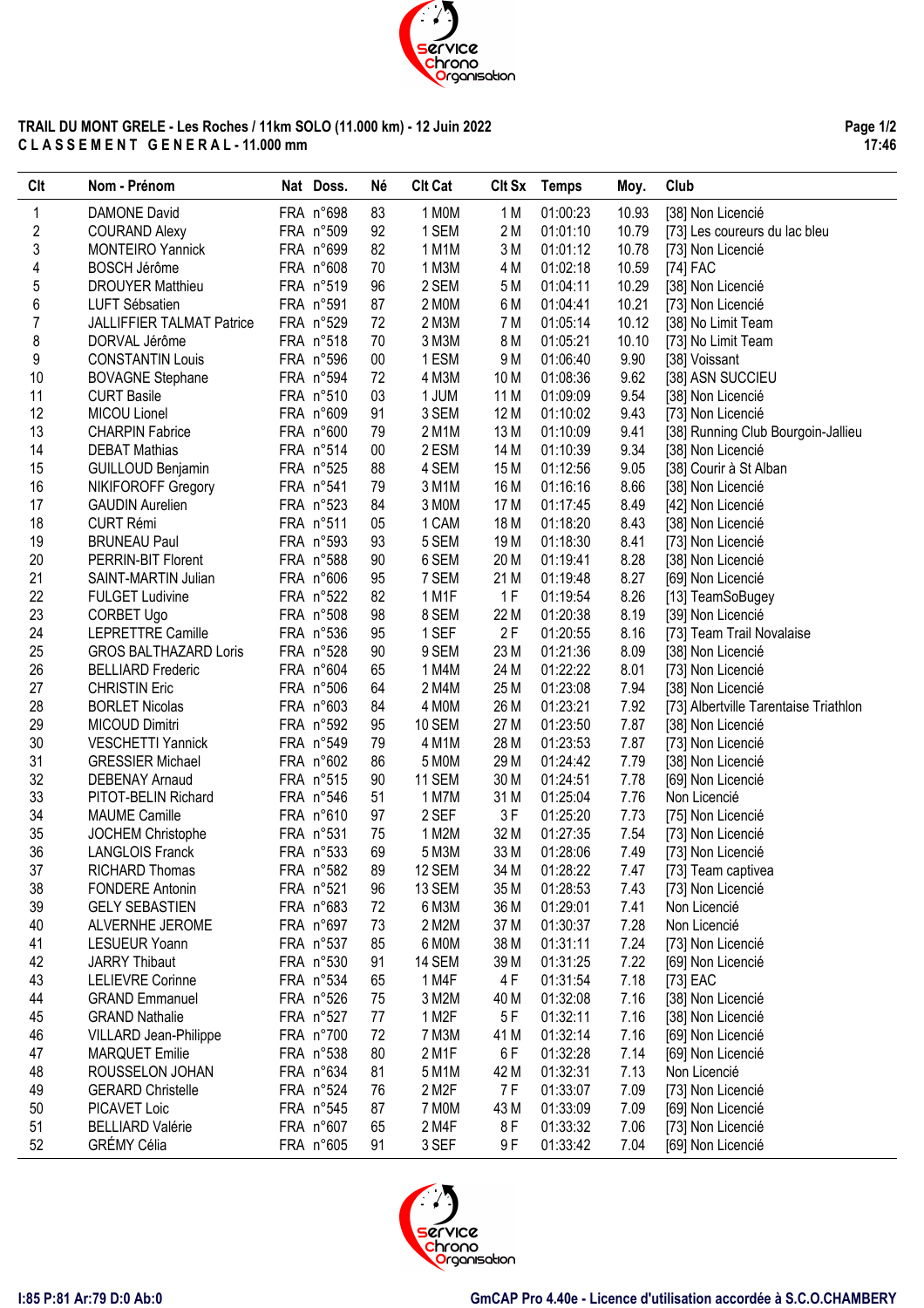

## **TRAIL DU MONT GRELE - Les Roches / 11km SOLO (11.000 km) - 12 Juin 2022 C L A S S E M E N T G E N E R A L - 11.000 mm**

**Page 2/2 17:46**

| Clt | Nom - Prénom               | Nat Doss. | Né | <b>Clt Cat</b> | CIt Sx | <b>Temps</b> | Moy. | Club                  |
|-----|----------------------------|-----------|----|----------------|--------|--------------|------|-----------------------|
| 53  | CHAUVEL Yann               | FRA n°590 | 85 | 8 MOM          | 44 M   | 01:33:48     | 7.04 | [18] Non Licencié     |
| 54  | <b>DEGESELLE Cécile</b>    | FRA n°516 | 82 | 3 M1F          | 10F    | 01:34:38     | 6.98 | [73] Non Licencié     |
| 55  | <b>LE PORT Ludovic</b>     | FRA n°535 | 67 | 3 M4M          | 45 M   | 01:34:43     | 6.97 | [73] Non Licencié     |
| 56  | <b>DANGER Florian</b>      | FRA n°512 | 97 | <b>15 SEM</b>  | 46 M   | 01:35:04     | 6.94 | [73] Non Licencié     |
| 57  | <b>DONNADIEU Audrey</b>    | FRA n°517 | 90 | 4 SEF          | 11F    | 01:36:00     | 6.88 | [73] les Paulette     |
| 58  | <b>FULERINGER Adrien</b>   | FRA n°598 | 93 | 16 SEM         | 47 M   | 01:36:36     | 6.83 | [69] Non Licencié     |
| 59  | <b>DAUDIN Barbara</b>      | FRA n°513 | 87 | 1 MOF          | 12F    | 01:36:48     | 6.82 | [73] Non Licencié     |
| 60  | <b>BON Claire</b>          | FRA n°502 | 93 | 5 SEF          | 13 F   | 01:36:50     | 6.82 | [73] Non Licencié     |
| 61  | <b>BERLAND Jean Luc</b>    | FRA n°595 | 68 | 8 M3M          | 48 M   | 01:37:30     | 6.77 | [38] ASN SUCCIEU      |
| 62  | <b>BLANC Ophélie</b>       | FRA n°501 | 91 | 6 SEF          | 14 F   | 01:39:00     | 6.67 | [84] Non Licencié     |
| 63  | <b>MORIO Michel</b>        | FRA n°539 | 71 | 9 M3M          | 49 M   | 01:39:23     | 6.64 | [73] Non Licencié     |
| 64  | <b>JAMGOTCHIAN FRANCK</b>  | FRA n°633 | 68 | 10 M3M         | 50 M   | 01:40:35     | 6.56 | Non Licencié          |
| 65  | <b>CHAPON Anais</b>        | FRA n°504 | 89 | 7 SEF          | 15 F   | 01:41:30     | 6.50 | [69] Non Licencié     |
| 66  | <b>JURADO Solange</b>      | FRA n°589 | 99 | 8 SEF          | 16 F   | 01:45:35     | 6.25 | [69] Non Licencié     |
| 67  | <b>LARANJEIRA Claire</b>   | FRA n°584 | 80 | 4 M1F          | 17F    | 01:47:25     | 6.14 | [69] Non Licencié     |
| 68  | SENIZERGUES Virginie       | FRA n°548 | 85 | 2 MOF          | 18 F   | 01:47:27     | 6.14 | [38] Non Licencié     |
| 69  | OLIVER Jean-Luc            | FRA n°543 | 64 | 4 M4M          | 51 M   | 01:50:36     | 5.97 | [38] Non Licencié     |
| 70  | <b>OGER Pascal</b>         | FRA n°542 | 60 | 1 M5M          | 52 M   | 01:50:38     | 5.97 | [38] Non Licencié     |
| 71  | <b>SAINT-JALMES Pierre</b> | FRA n°547 | 67 | 5 M4M          | 53 M   | 01:53:23     | 5.82 | [38] Non Licencié     |
| 72  | <b>BORG Eloïse</b>         | FRA n°599 | 97 | 9 SEF          | 19F    | 01:53:56     | 5.79 | [69] Non Licencié     |
| 73  | <b>BOUTIN Philippine</b>   | FRA n°572 | 96 | <b>10 SEF</b>  | 20 F   | 02:00:07     | 5.50 | [73] MHM Les Mi-cuits |
| 74  | <b>DEMEURE Ludivine</b>    | FRA n°583 | 93 | <b>11 SEF</b>  | 21 F   | 02:00:44     | 5.47 | [73] Team Captivea    |
| 75  | <b>BLANC Emilie</b>        | FRA n°585 | 93 | <b>12 SEF</b>  | 22 F   | 02:01:10     | 5.45 | [73] 38 DISTRICT      |
| 76  | <b>DUPERRIER Maëlle</b>    | FRA n°587 | 94 | 13 SEF         | 23 F   | 02:04:49     | 5.29 | [38] Non Licencié     |
| 77  | CHARRIÈRE Jeanne           | FRA n°505 | 57 | 1 M6F          | 24 F   | 02:06:45     | 5.21 | [63] Non Licencié     |
| 78  | EL OMRI Maïa               | FRA n°520 | 66 | 3 M4F          | 25F    | 02:07:55     | 5.16 | [73] Non Licencié     |
| 79  | <b>OLLIVIER Julie</b>      | FRA n°544 | 86 | 3 MOF          | 26 F   | 02:11:39     | 5.01 | [73] Non Licencié     |

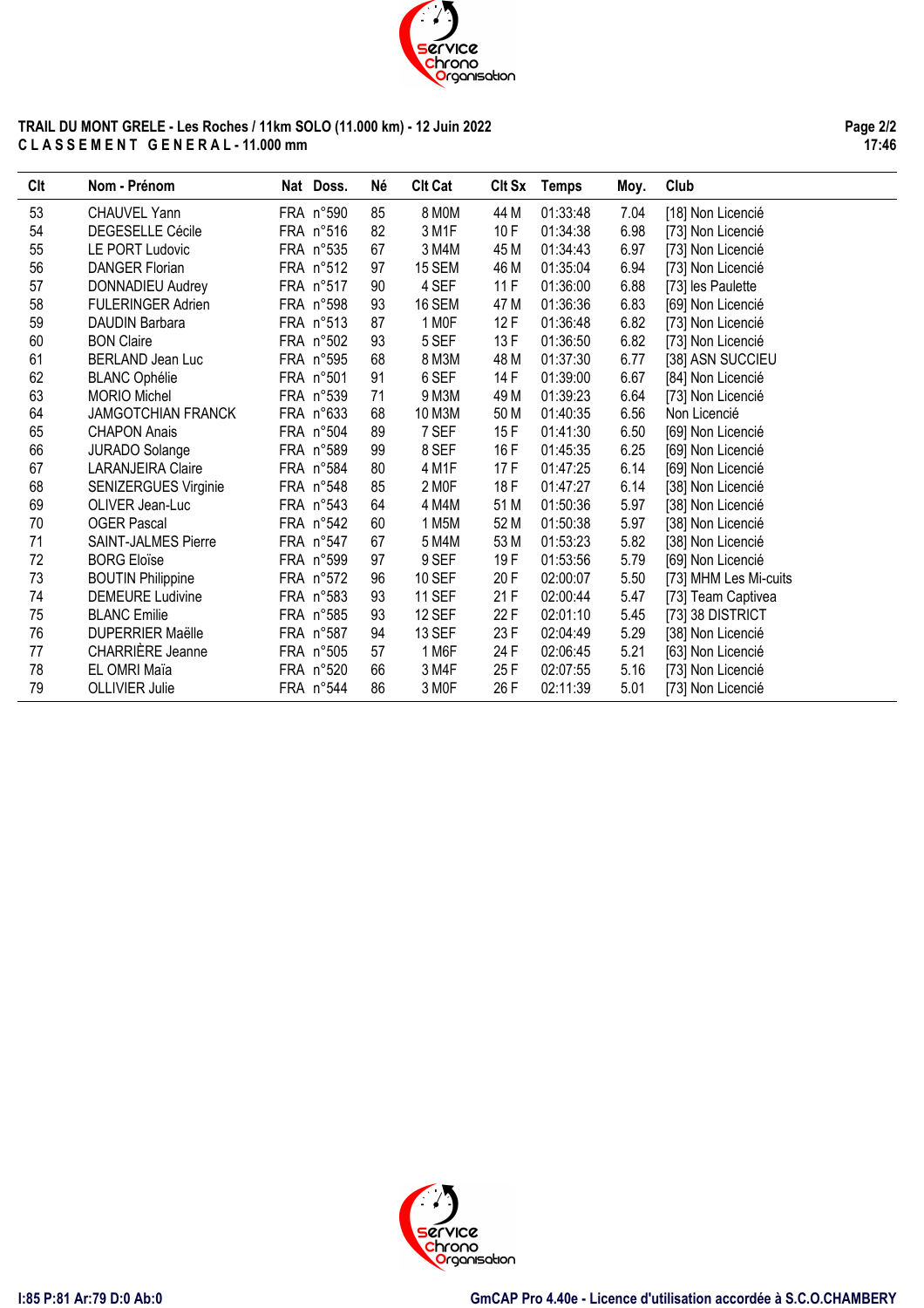

## **TRAIL DU MONT GRELE - Les Roches / 11km DUO (11.000 km) - 12 Juin 2022 C L A S S E M E N T G E N E R A L - 11.000 mm**

**Page 1/1 17:47**

| Clt | Nom - Prénom               | Nat Doss. | Né | <b>Clt Cat</b>     | Clt Sx | <b>Temps</b> | Moy.  | Club                        |
|-----|----------------------------|-----------|----|--------------------|--------|--------------|-------|-----------------------------|
|     | DORVAL Mathieu             | FRA n°564 | 03 | 1 JUM              | 1 M    | 01:02:36     | 10.54 | [73] No Limit Team          |
| 2   | JALLIFFIER-TALMAT Thomas   | FRA n°565 | 00 | 1 ESM              | 2 M    | 01:02:39     | 10.54 | [38] No Limit Team          |
| 3   | <b>BREHIER Emmanuel</b>    | FRA n°578 | 90 | 1 SEM              | 3 M    | 01:11:42     | 9.21  | [69] Les Zouaves            |
| 4   | <b>HUGON Laura</b>         | FRA n°563 | 86 | 1 MOF              | 1F     | 01:19:17     | 8.32  | [73] Milky et Schoki        |
| 5   | <b>GOSSET Eddy</b>         | FRA n°562 | 68 | 1 M3M              | 4 M    | 01:19:20     | 8.32  | [73] Milky et Schoki        |
| 6   | JOURDANA SYLVAIN           | FRA n°696 | 94 | 2 SEM              | 5 M    | 01:20:33     | 8.19  | <b>JOURDAPIERRE</b>         |
|     | PIERRE CLEMENT             | FRA n°695 | 95 | 3 SEM              | 6 M    | 01:20:34     | 8.19  | <b>JOURDAPIERRE</b>         |
| 8   | <b>FOURCADE Sabine</b>     | FRA n°557 | 78 | 1 M1F              | 2 F    | 01:24:33     | 7.81  | [73] Les belles du lac!     |
| 9   | <b>BOUCHIE Anne</b>        | FRA n°556 | 79 | 2 M1F              | 3F     | 01:24:35     | 7.80  | [73] Les belles du lac!     |
| 10  | <b>GASSER Loann</b>        | FRA n°566 | 05 | 1 CAF              | 4 F    | 01:29:56     | 7.34  | [73] Seb et Loann           |
| 11  | <b>GASSER Sébastien</b>    | FRA n°567 | 77 | 1 M2M              | 7 M    | 01:29:58     | 7.34  | [73] Seb et Loann           |
| 12  | <b>GUEZE Jean-François</b> | FRA n°571 | 75 | 2 M2M              | 8 M    | 01:35:43     | 6.90  | [73] TEAM PIZZA'CLETTE      |
| 13  | <b>GUEZE Claire</b>        | FRA n°570 | 76 | 1 M2F              | 5F     | 01:35:43     | 6.90  | [73] TEAM PIZZA'CLETTE      |
| 14  | <b>FAIVRE Vivien</b>       | FRA n°555 | 85 | 1 MOM              | 9 M    | 01:36:33     | 6.84  | [73] Les apéros du Majestic |
| 15  | <b>CALLUYERE Elodie</b>    | FRA n°554 | 89 | 1 SEF              | 6F     | 01:36:34     | 6.83  | [73] Les apéros du Majestic |
| 16  | <b>RICHARD Franck</b>      | FRA n°576 | 68 | 2 M3M              | 10 M   | 01:40:47     | 6.55  | [38] Les conscrits 68       |
| 17  | <b>CAUCHY David</b>        | FRA n°586 | 68 | 3 M3M              | 11 M   | 01:40:48     | 6.55  | [38] Les conscrits 68       |
| 18  | <b>HUIN Coline</b>         | FRA n°581 | 98 | 2 SEF              | 7 F    | 01:44:19     | 6.33  | [38] CocoCed                |
| 19  | LORENZATO Cédric           | FRA n°580 | 97 | 4 SEM              | 12 M   | 01:44:20     | 6.33  | [38] CocoCed                |
| 20  | <b>CAYROL Gaëlle</b>       | FRA n°561 | 88 | 3 SEF              | 8F     | 01:48:23     | 6.09  | [73] Les pichettes          |
| 21  | <b>GIRARD Isabelle</b>     | FRA n°560 | 77 | 2 M <sub>2</sub> F | 9F     | 01:48:23     | 6.09  | [73] Les pichettes          |
| 22  | <b>BEAULE Elodie</b>       | FRA n°574 | 86 | 2 M <sub>OF</sub>  | 10F    | 01:55:19     | 5.72  | [38] BEAULE                 |
| 23  | <b>ANTHONY Beaule</b>      | FRA n°575 | 82 | 1 M1M              | 13 M   | 01:55:21     | 5.72  | [38] BEAULE                 |
| 24  | <b>BERRUET Audrey</b>      | FRA n°569 | 80 | 3 M1F              | 11F    | 01:55:30     | 5.71  | [73] Sugorati               |
| 25  | <b>BERRUET Jean-Eudes</b>  | FRA n°568 | 80 | 2 M1M              | 14 M   | 01:55:32     | 5.71  | [73] Sugorati               |